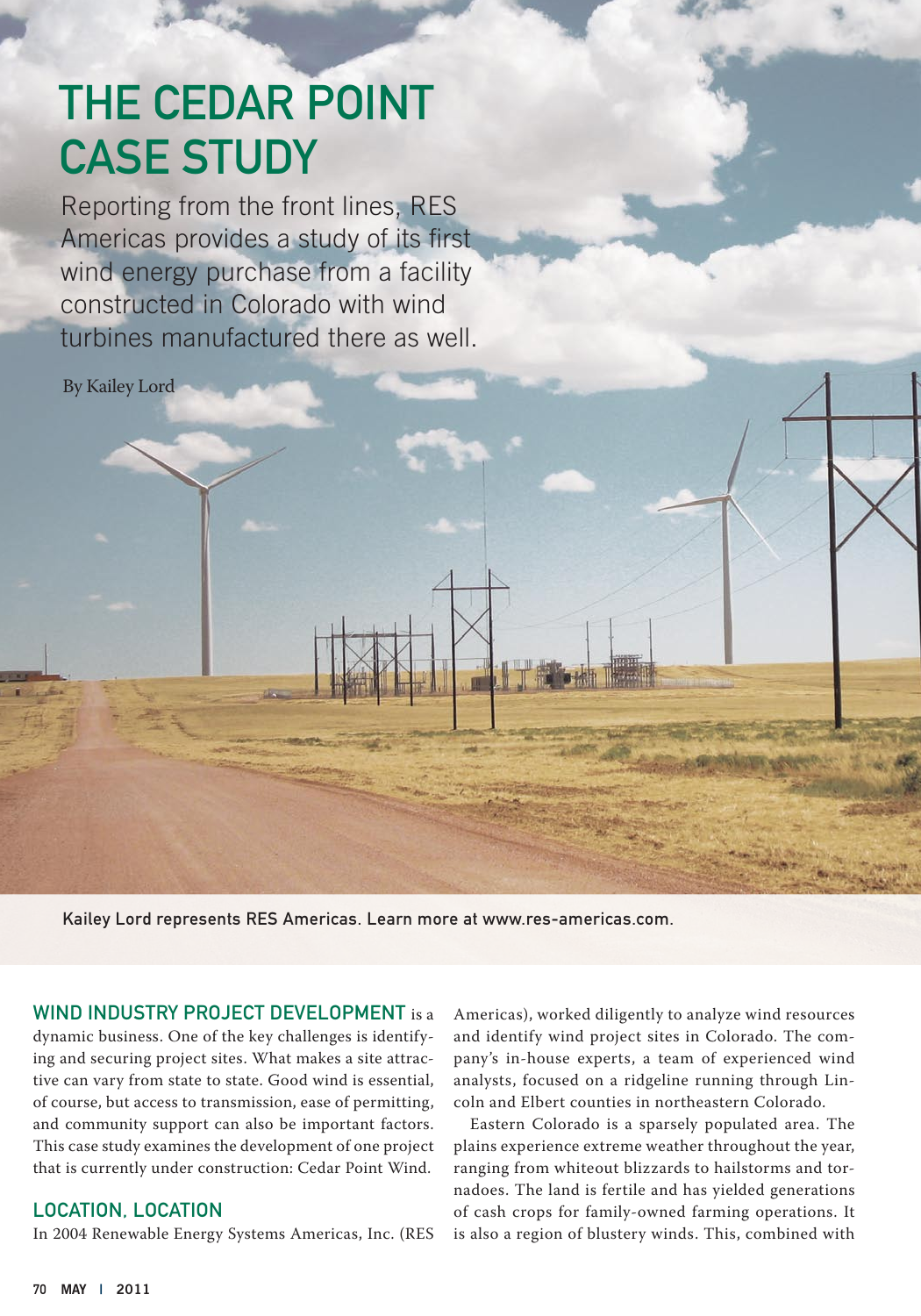

its proximity to the Denver load center, made it an attractive prospect.

RES Americas, a company that takes risk assessment very seriously, had to ensure the Cedar Point Wind Project had all these attributes: a strong, consistent wind resource, available transmission capacity, and a welcoming community with available land. The Cedar Point site passed with flying colors. Four years of wind data and research confirmed the reliability of the power generating resource, but the biggest challenge ahead would be leasing 20,000 acres of private property from multiple



Fig. 1: Cedar Point is located in Eastern Colorado, a sparsely populated area that experiences extreme weather throughout the year.

owners, some whose families had lived in the area for generations.

# A Topographic Jackpot

The tipping point for RES America's quick move to develop Cedar Point was the geographic characteristics of the land; it was unique, even in renewable-friendly Colorado. RES Americas estimated that the site could accommodate 139 turbines, or roughly 252 megawatts (MW).

Kara Cubbage, lead developer for the project, says that "Cedar Point was a distinctive opportunity. It was a topographic jackpot. Our wind data was great and created an enormous amount of internal excitement and support for the project. Approaching the landowners and residents of the tri-county area would be the next major obstacle in getting this project off the ground and headed in the right direction. Early stage development was competitive in the region. We had to make our case to this community that Cedar Point was a candidate for successful and timely development."

Fortunately for Cubbage and RES Americas, residents in the area embraced the project from the onset. Initial leasing began in 2003, and within a year most of the land for the project was under contract. By 2007, all leasing was complete. The flat land, primarily utilized for agricultural operations, was determined to be more than suitable to host turbines and transmission facilities.

#### Community Relations

RES Americas made a commitment at the onset of project development to community relations. The company understood that winning over local residents and the business community in the area was as important as having landowner partners.

Through a series of open houses and other public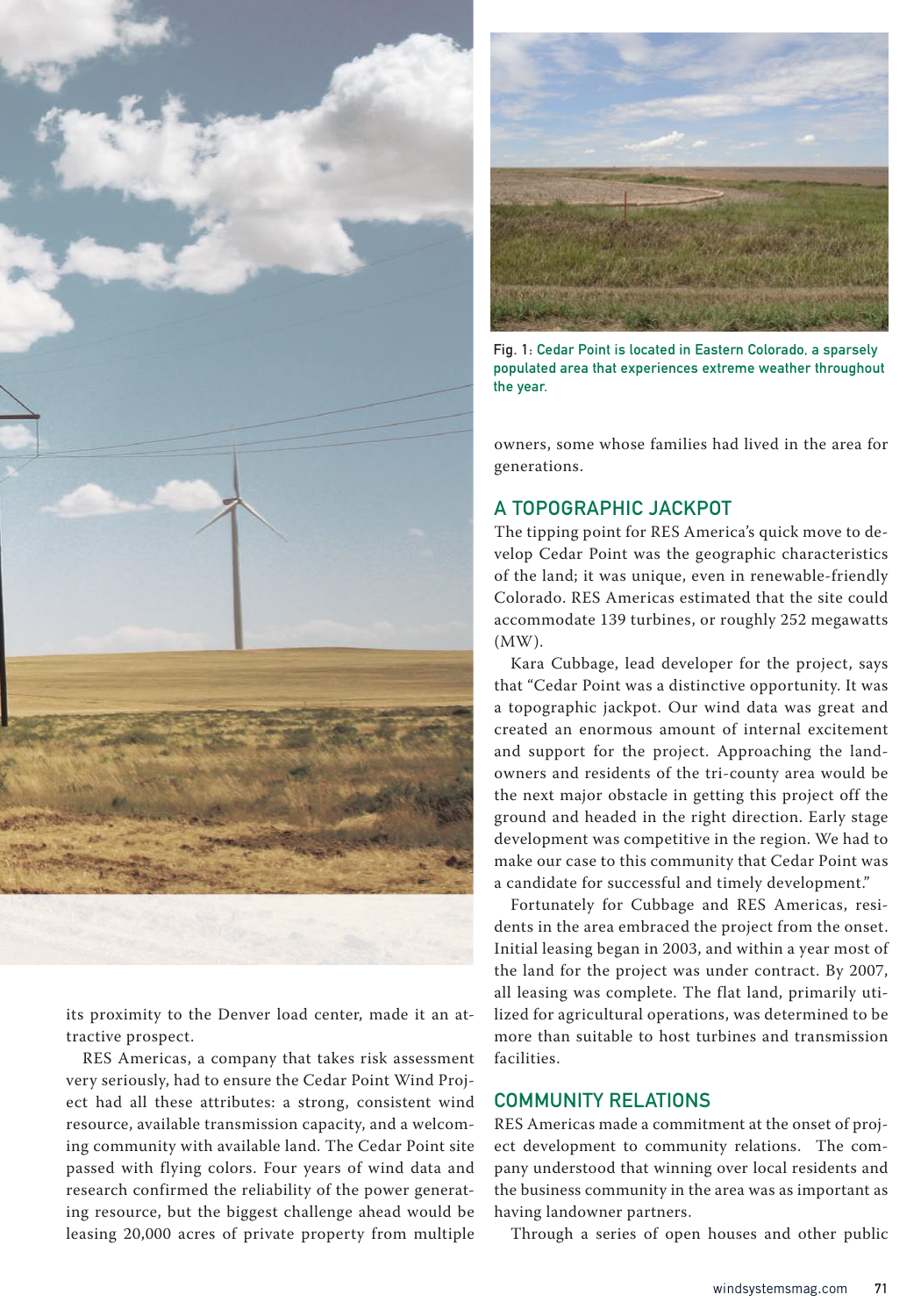

Fig. 2: Towers begin dotting the landscape at the Cedar Point Wind Farm.

meetings, largely led by Cubbage herself, the project saw little to no resistance in the community or through the complex permitting process. Area residents recognized the community benefits immediately. They learned that construction alone would bring 100-200 temporary jobs to local contractors, and up to 12 full-time jobs after the site was operational. The area tax base would enjoy expanded revenue to benefit local schools and promote economic development in surrounding communities.

Pat Vice, executive director of Lincoln County Economic Development, says that "The generation of electricity from wind produces revenue for farmers and ranchers and benefits rural communities by the creation of new jobs during construction, for ongoing maintenance, and as tax revenue supporting local schools and hospitals."

#### Transmission and Offtake

Like most states, Colorado is diligently working on the expansion of transmission capacity to carry much-needed power from generators—whether renewable or fossil fuel—to load centers where it will be used. Windy sites are not always right next to substations or other points of interconnection to the electrical grid. This was the case with Cedar Point, and it posed a significant hurdle.

The RES Americas team faced a great challenge in identifying a spot on the grid where power could be delivered upon project completion without additional grid construction, which could be a very costly endeavor. After further analysis it was determined that the project would be able to connect to an existing Public Service Company (PSCo) 230k transmission line at the Missile Site Substation, just north of Deer Trail. In order to gain access, RES Americas would need to construct 42 miles of private transmission to link the project to the grid. A majority of the path for this proposed line follows the

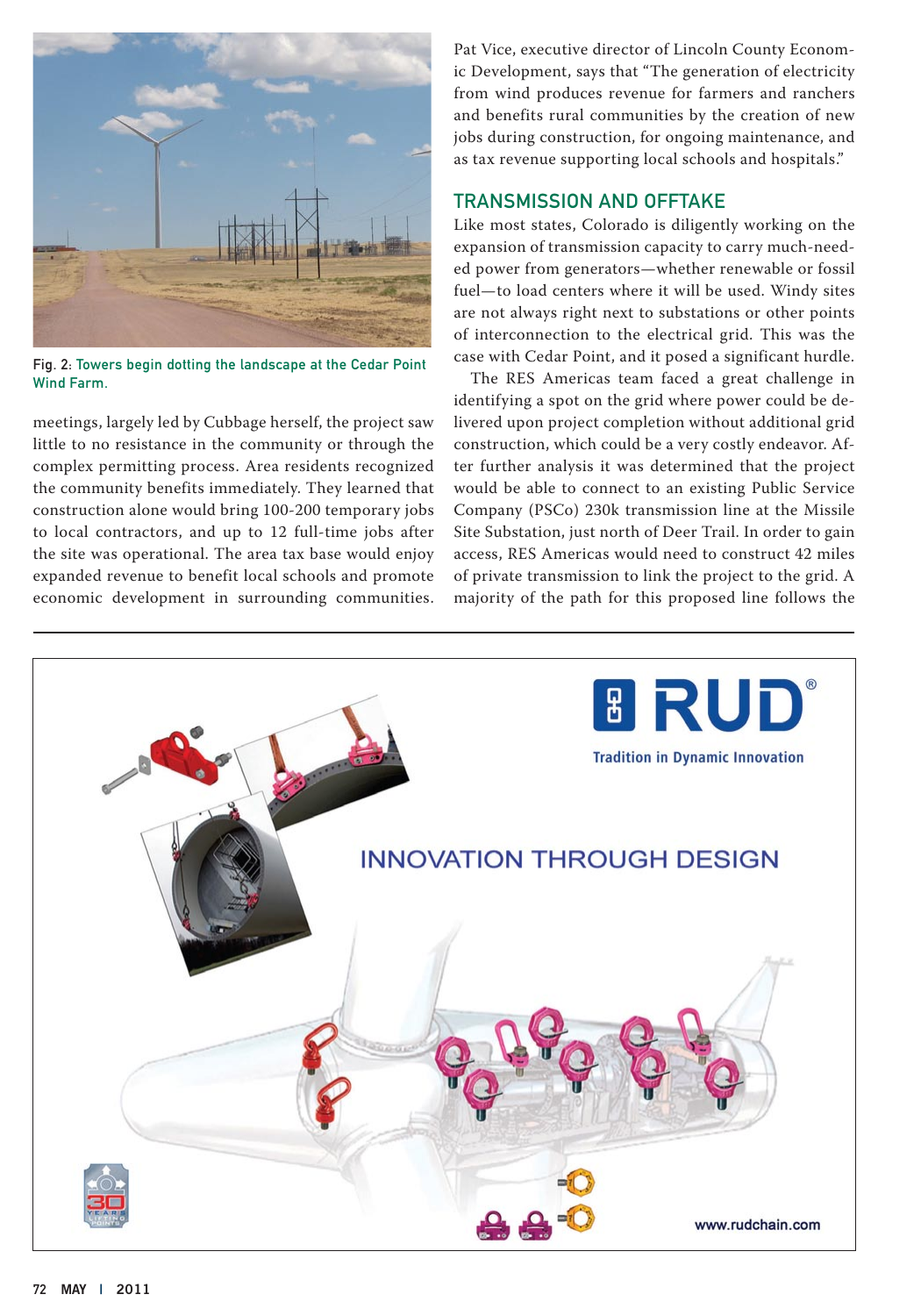right of way path for a previously proposed line, the Eastern Plains Transmission Project, making the daunting task a much easier assignment. Nonetheless, it took several months to secure the rights of way for 42 miles of easements.

By 2010 it appeared that Cedar Point was well on its way to becoming a reality. The wind resource had been confirmed through years of measurements. The leasing agreements were finalized. Rights of way had been obtained, and permitting was nearly complete to begin construction of the project and transmission line. However, the project wouldn't be built until there was a buyer for the power to be generated.

Through a national movement spurred by the American drive to free our country from foreign energy sources and to make use of our renewable energy assets, states have adopted renewable standards for utilities servicing their state. Colorado has been a leader in adopting such standards.

Cedar Point was a project of significant size that would have value to a utility working to reach the required renewable standards of 30 percent by 2020. Cedar Point, along with two other projects, won the 2009 renewable power procurement process run by PSCo.

In March of 2010, RES Americas executed a 20-year PPA with PSCo under which the utility agreed to buy Fig. 3: Tower sections are delivered to the construction site.



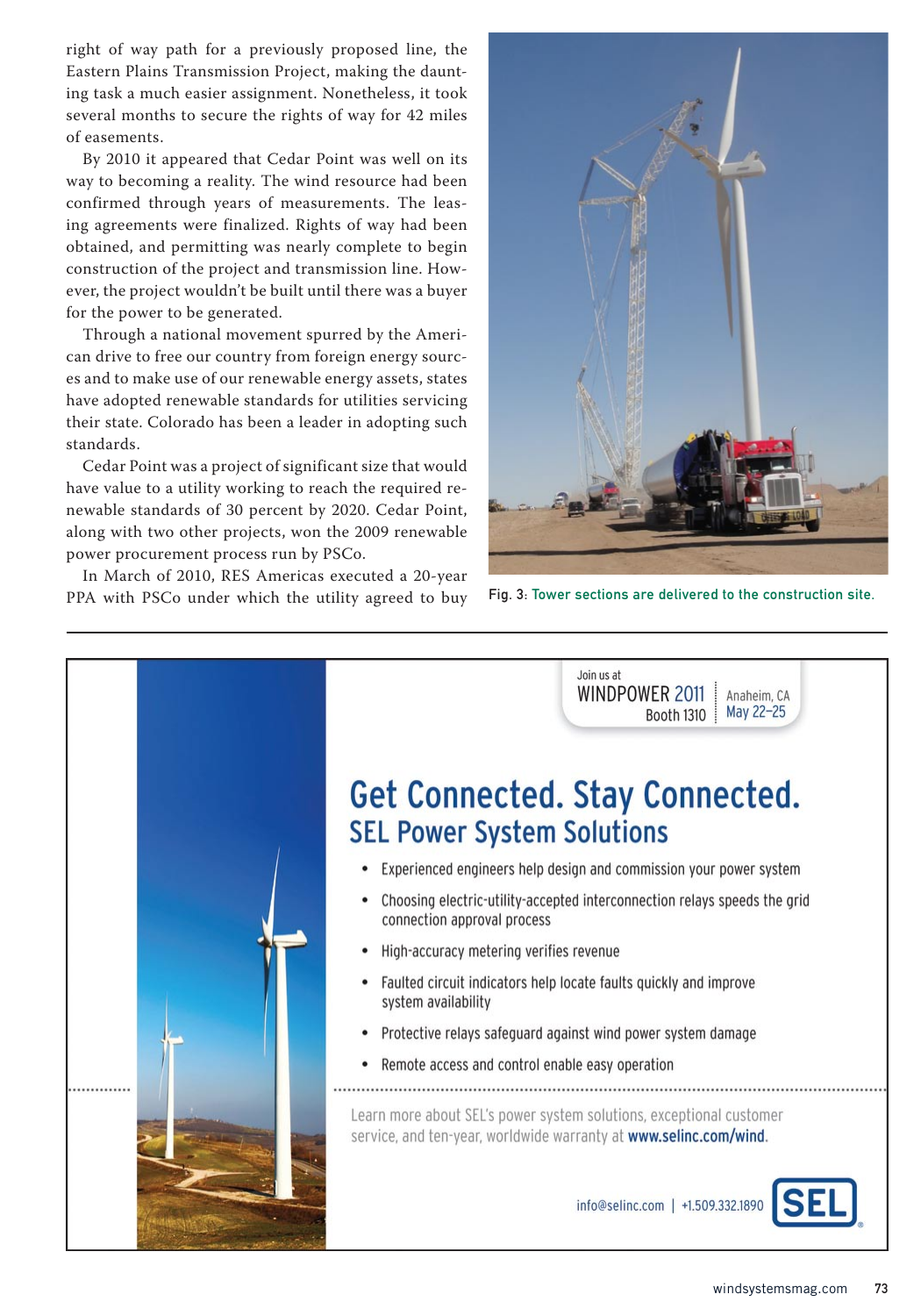

Fig. 4: Foundations being poured at Cedar Point.



Fig. 5: Trenching begins, connecting turbines to the grid.



Fig. 6: Blades are lifted into place at the Cedar Point Wind Farm.

252.2 MW of clean power from Cedar Point. "The Cedar Point Wind power purchase agreement is the first to be completed from the 2007 Colorado Resource Plan by Public Service Company of Colorado, an Xcel Energy company. The project will expand the utilization of Colorado's desirable wind resource into another region of the state to deliver this clean wind energy to our customers," said Tom Imbler, Xcel Energy vice president for commercial operations, at the time the PPA was announced. "Not only will this project help us to meet our renewable energy standard for Colorado, it will be our first wind energy purchase from a facility constructed in Colorado with wind turbines manufactured in Colorado."

#### Selling Point

RES Americas made the strategic decision to sell the project to a new owner while retaining engineering, procurement, and construction rights. This would allow the company to realize value from the project while freeing resources to focus on other projects in its development portfolio.

Once the PPA was finalized, the bidding process to own the project intensified. RES Americas reviewed a number of bids from several prospective owners. Ultimately, the \$500 million project was sold to Enbridge, Inc., a Canada-based energy company with American affiliates.

"Renewable energy aligns very well with our objective to profitably grow our energy infrastructure business," according to Al Monaco, executive vice president, major projects and green energy at Enbridge. "The investment in Cedar Point bolsters our already strong portfolio of green energy projects and establishes a beach head for future investment into the growing U.S. green energy market. We expect to continue to grow our renewable portfolio, particularly in states such as Colorado that support green energy development."

#### Breaking Ground

The Cedar Point Wind Project officially broke ground on August 25, 2010, more than seven years after the early stages of development had begun. RES Americas is serving as the engineering, procurement, and construction contractor for the site, and on completion it will operate the project for at least two years.

Just over nine months into construction, RES Americas is poised to deliver ahead of schedule. In this part of Colorado, harsh winters and weather can play a significant role in construction. RES Americas understood this variable in the construction timeline and planned accordingly. "Luckily the weather has been very cooperative, so much so that the transmission line was completed ahead of schedule and the turbine deliveries began almost a month ahead of time. We are continuing